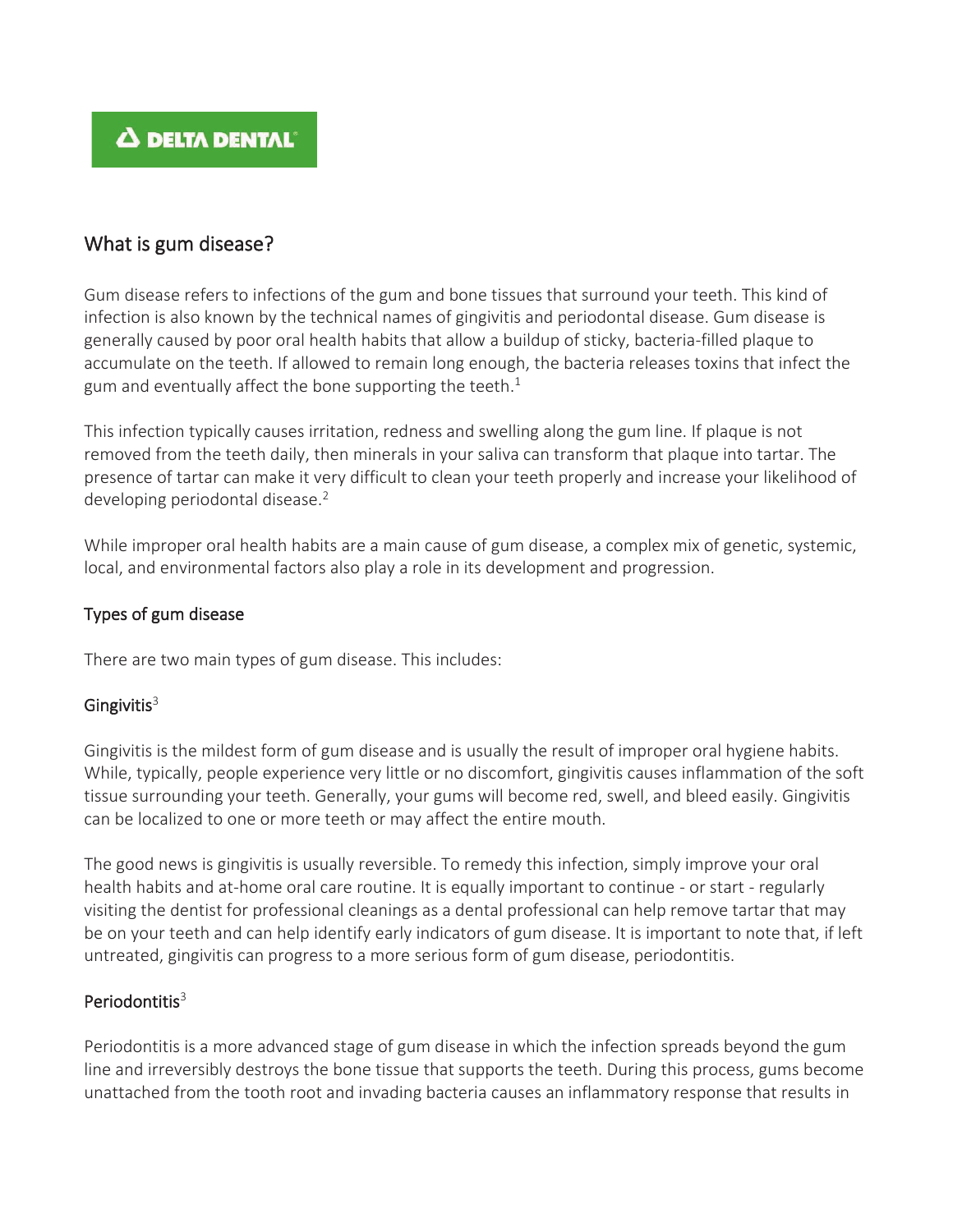the destruction of gum tissue and the loosening of teeth from the bone. In some cases, periodontitis can also result in tooth loss.

Periodontitis is often categorized as mild, moderate, or severe, based on how much bone has been lost and if the inflammation is localized to one or more teeth or has spread throughout the mouth. When gum disease becomes this advanced, it becomes nearly impossible for an individual to clean their teeth properly below the gum line and professional care becomes necessary. Once you have progressed to periodontitis, continuous professional maintenance will always be required to prevent the disease from worsening.

# Frequently asked questions about gum disease:

# What causes gum disease?

Gum disease is usually the result of improper oral hygiene, like improper and/or inconsistent brushing and flossing, which leads to a buildup of plaque on the teeth. Plaque then turns to tartar due to the minerals in your saliva, which, in turn, leads to the trapping of more plaque below the gum line. This then results in more inflammation along the gum line, as well as redness, tenderness, and sensitivity.<sup>2</sup>

Other causes and influences on gum disease can include:

- **Smoking**
- **Genetics**
- Diabetes and other systemic diseases
- Stress
- Crooked or grooved teeth that are not easily cleaned
- Pregnancy, puberty, menstruation, other hormonal influences
- Poor nutrition
- Tooth grinding or clenching
- Certain medications including steroids and oral contraceptives

### Is gum disease reversible or curable?

Yes, when gum disease is in its mildest form, it can usually be reversed easily with better oral care. However, once gum disease has progressed far enough that it begins to destroy the bone and gum around the teeth, an ordinary cleaning is not enough to stop its progression.

If you have progressed beyond gingivitis to periodontitis, then you may need a procedure called periodontal scaling and root planning. This is more time-consuming and extensive than a routine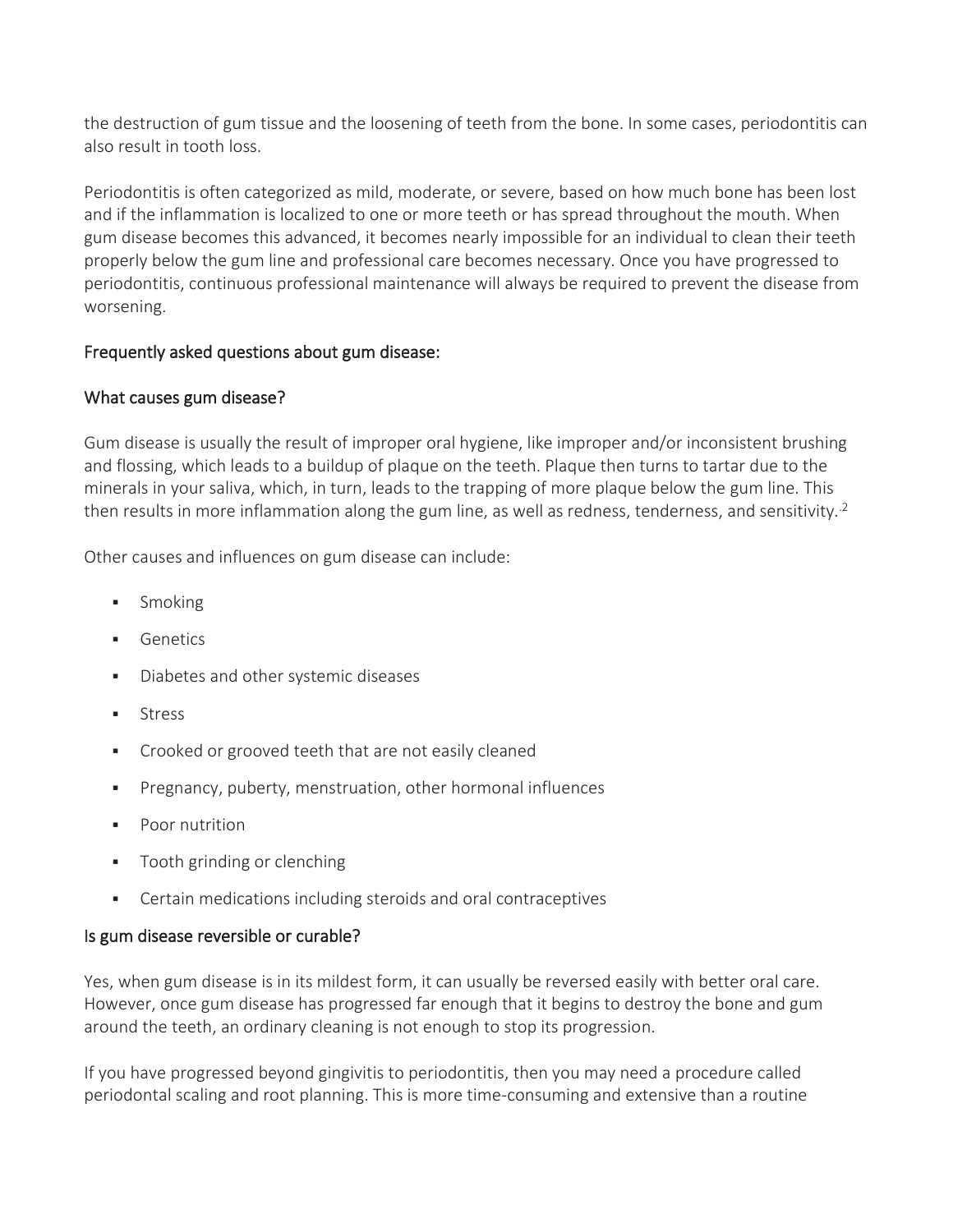cleaning but has the ability to remove tartar and plaque from the root surface that is causing the infection below the gum line.

Surgery may be recommended when deep pockets of infection persists after periodontal scaling. With surgical treatment, dental professionals can help correct defects by facilitating the growth of new, healthy gums and bone. $3$ 

# What is the difference between gingivitis and periodontitis?

Gingivitis is a milder form of gum disease. With gingivitis the gums may become red, swollen, tender, or inflamed and may bleed easily. Gingivitis may or may not be painful and could be localized to just a couple of teeth or be a general issue throughout your mouth.

Without treatment, gingivitis can lead to periodontitis where the inflamed gum tissue starts to pull away from the teeth and form pockets. This can lead to greater infection, recession of the gums, pus, and will affect the bone that supports the teeth, leading to loose teeth or tooth loss.<sup>4</sup>

# What are the symptoms of periodontitis?

There are a number of indicators that gingivitis has progressed to periodontitis including:<sup>5</sup>

- **Gum recession**
- Bone loss around your teeth
- **Loose or shifting teeth**
- Gums that separate from the tooth root and form deep pockets that are difficult, if not impossible, to clean
- Pus filled gums
- Sores in the mouth
- **Bad mouth odor**

### How can you prevent gum disease?

Luckily, when gum disease is in a milder form, it can usually be reversed by implementing better oral hygiene habits at home. Additionally, you can prevent its progression by:<sup>6</sup>

- Regularly seeing your dentist and receiving professional cleanings
- Quitting smoking, if you smoke